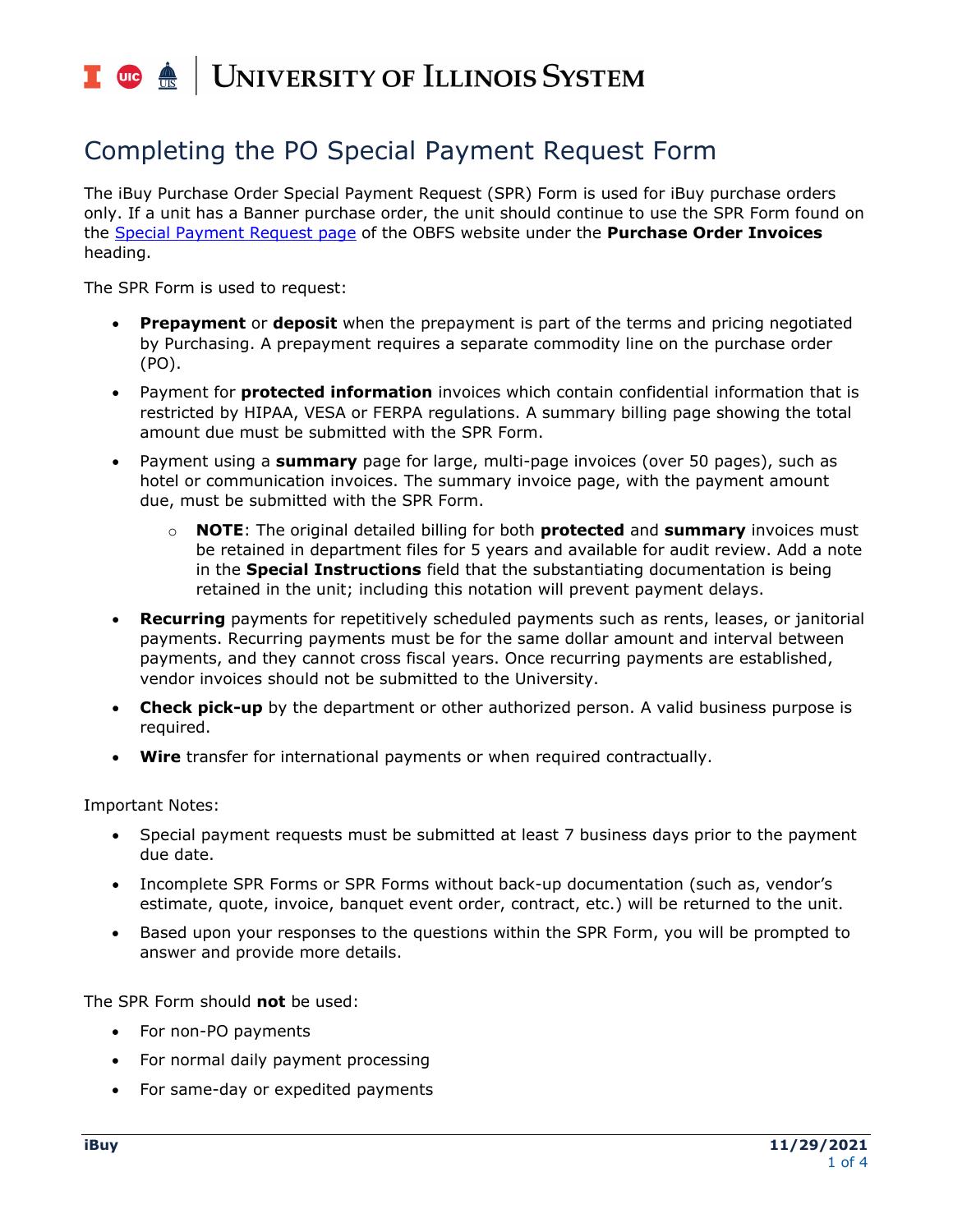## I **C**  $\triangle$  UNIVERSITY OF ILLINOIS SYSTEM

• To combine multiple vendor invoices into one transaction

#### Submit a Purchase Order Special Payment Request (SPR) Form in iBuy

- 1. On the iBuy homepage under the **University Forms** section, click **Purchase Order Special Payment Request**.
- 2. Review the instructions and click the job aid link for more information.
- 3. Click **Next**.
- 4. Select your **university** location.
	- a. **NOTE**: System Offices (Chart 9) should select **Urbana**.
- 5. Select the **Reason** for the special payment request.
- 6. If applicable, select **Check Pickup** or **Wire Transfer** in the drop-down menu.
	- a. When selecting **Check Pickup**, the following fields need to be completed:
		- **i. Pick-up Location**
		- **ii. Pick up Contact Name** and **Phone Number**
		- **iii. Business Justification for pickup**
	- b. When selecting **Wire Transfer**, the following fields need to be completed:
		- **i. Name on Bank Account**
		- **ii. Beneficiary Address**
		- **iii. Bank Account Number of Payee**
		- **iv.** Bank ABA Number (US Bank Only)
		- **v. IBAN Account Number** (if available)
		- **vi. Bank Name**
		- **vii. SWIFT Code or BIC** (used for foreign wire)
		- **viii. Bank City/Country**
		- **ix. Requested Transfer Date**
		- **x. Additional Reference or instructions**
		- **xi. Business Reason for Special Handling**
- 7. Enter the complete **Vendor Name** as it appears in Banner.
- 8. Enter the **Banner Vendor Number** (@ number).
- 9. Enter the **Banner Vendor Address** and **Sequence** (BR address).
	- a. **NOTE**: Click on the **Banner Vendor ID and Address Query** hyperlink to view the job aid for selecting the correct vendor and BR address.
- 10. Enter the **Vendor Invoice Number**.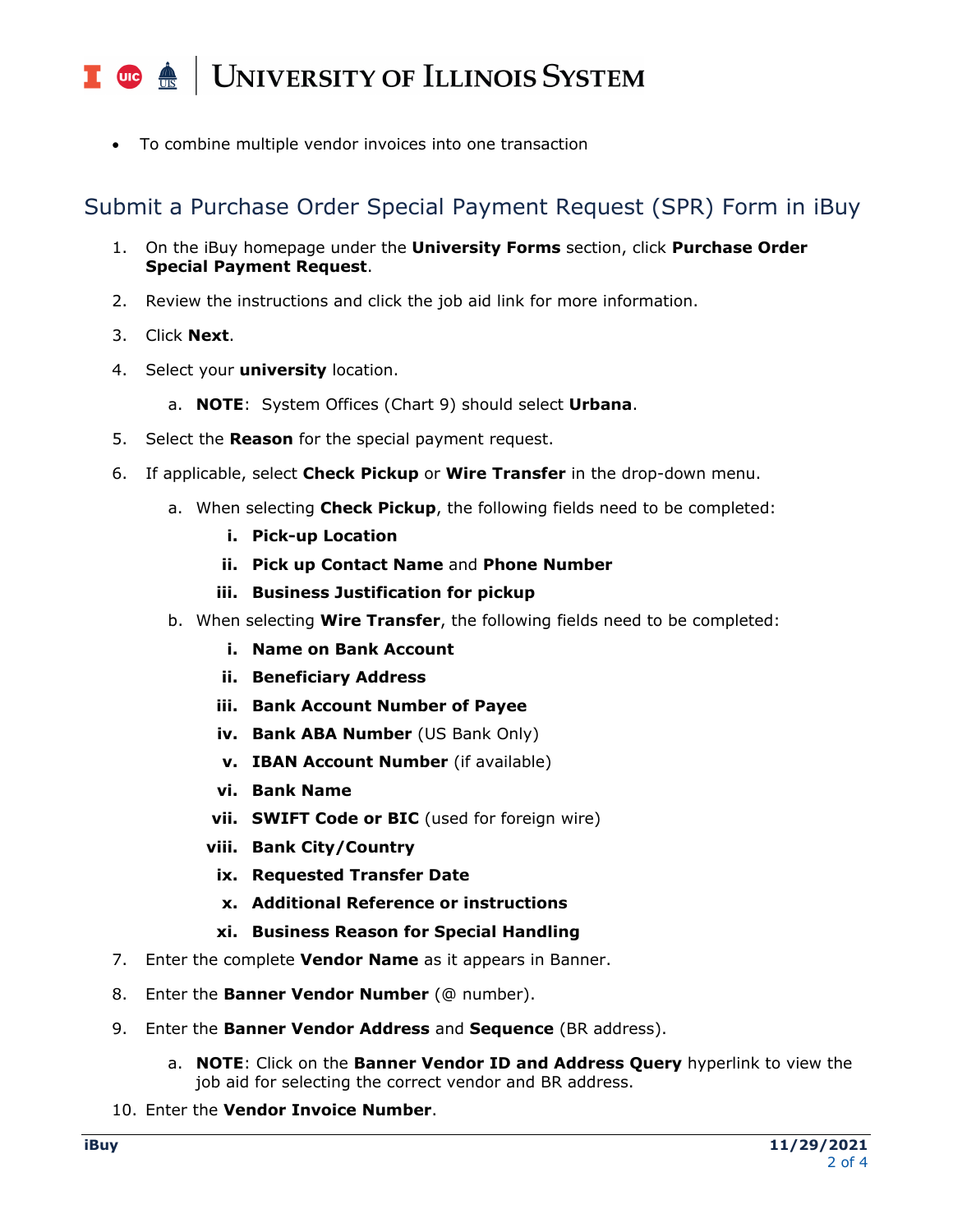### I **C**  $\triangle$  UNIVERSITY OF ILLINOIS SYSTEM

- a. **NOTE**: If unavailable, enter an identifying number (up to 15 characters) which the vendor would recognize when payment is received.
- 11. Enter the vendor **Invoice Date**.
- 12. Enter the **Amount** to be paid.
- 13. Select the **Currency of Payment** in the drop-down menu.
- 14. Enter the **PO Number**.
	- a. **NOTE**: Requisition numbers are not accepted.
- 15. Enter any **Special Instructions** needed to assist UPAY in processing the payment, including information regarding summary or protected information invoices.
- 16. Enter the **Unit Contact Name**.
- 17. Enter the **Unit Contact Phone** number (all digits, including the area code).
- 18. Enter the **Unit Contact Email**.
- 19. Click the **Upload** button to attach all back-up documentation (invoice, quote, estimate, etc.) to the SPR Form.
	- a. **NOTE**: SPR Forms without back-up documentation will be returned to the unit.
	- b. Click the **Browse** button to add the documentation to the form.
	- c. Enter a **Title** (name) for the documentation.
	- d. Click **Save Changes**.
- 20. Click **Next**.
- 21. Click **Submit**.
- 22. Click **Yes**.

#### Communication After PO Special Payment Request Submission

 The Unit Contact will receive an automated email that the request has been submitted and is awaiting approval. The Unit Contact will receive another automated email once the SPR Form has been reviewed and the payment has been completed in iBuy.

 To view the status of a submitted SPR Form within iBuy, go to **Orders** > **My Orders** > **My Procurement Requests**.

 If University Payables has additional questions, they will either send the SPR Form back using  **Return to Requestor** with comments regarding what needs to be changed or they will use the  **Discussion Thread** option within the form. You will receive email and system notifications if either of these features are used within the form.

 The unit also has the option of starting a **Discussion Thread** within the SPR Form by clicking  **Discussion**, then **Start New Thread**, and entering a **Subject** and **Message**. The unit also has the option to **Add Attachments** and add **Notification** recipients to the **Discussion Thread**.